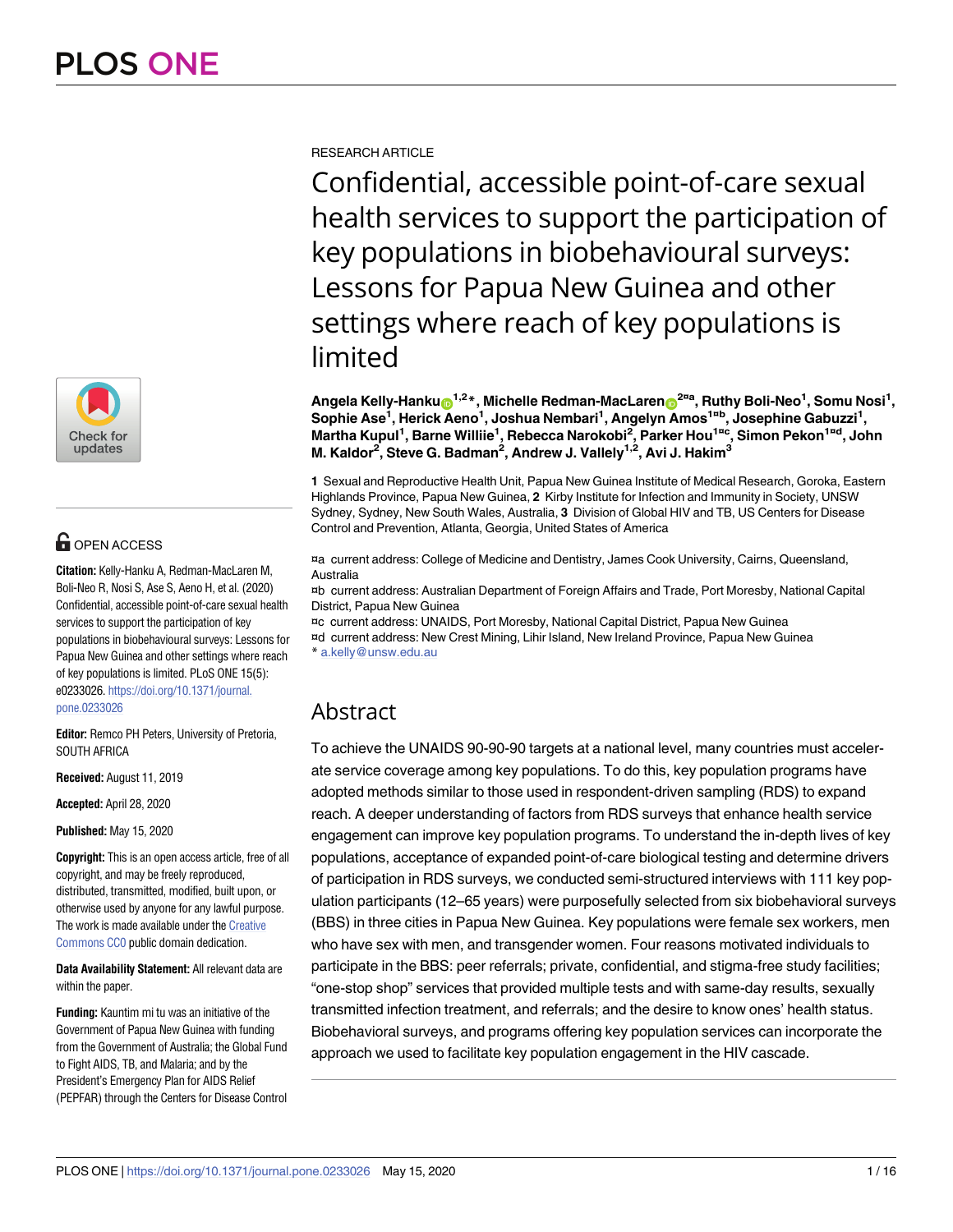<span id="page-1-0"></span>and Prevention (CDC) under the terms of Cooperative Agreement Number 1 U2G GH001531-01 to Cardno. Associate Professor Kelly-Hanku was supported by a Scientia Fellowship at UNSW Sydney for her time to write this manuscript. The findings and conclusions in this report are those of the authors and do not necessarily represent the official position of the funding agencies.

**Competing interests:** Cardno managed the distribution of the grant in Papua New Guinea. This does not alter our adherence to PLOS ONE policies on sharing data and materials.

## **Introduction**

Despite several decades of intense global prevention and treatment efforts against HIV, curable sexually transmitted infections (STIs), and tuberculosis (TB), these diseases continue to cause an unacceptable burden of disease among key populations and their communities who also experience substantial social stigma and exclusion [[1\]](#page-14-0). In 2017, 47% of all new HIV infections globally were among key populations [\[2](#page-14-0)] including sex workers; men who have sex with men; transgender persons; people who inject drugs; prisoners; and their partners. HIV incidence among key populations was 13 to 28 times higher than among other comparable groups [[2\]](#page-14-0). Sexual behaviors that increase risk of HIV among key populations also increase risk for STIs and other bloodborne viruses [[2\]](#page-14-0). If left untreated, these infections, including syphilis, gonorrhea, and chlamydia, can have adverse sexual and reproductive outcomes. As with other infectious diseases, TB disproportionately affects the most vulnerable: for example, people living with HIV are 21 times more likely to develop TB than HIV-negative individuals [[3,](#page-14-0) [4\]](#page-14-0). TB accounts for one in three AIDS-related deaths, making TB the leading cause of death of HIVpositive individuals [\[1,](#page-14-0) [2\]](#page-14-0).

Globally, there were 357 million new cases of curable STIs (chlamydia, gonorrhoea, syphilis and trichomoniasis) in 2012, of which 142 million were in the Western Pacific Region, including Papua New Guinea [\[5](#page-14-0)]. In addition to other STIs, Papua New Guinea has a concentrated HIV epidemic with a national adult HIV prevalence estimated at 0.9% [\[6](#page-14-0)]. The country's response has become more focused on key populations [[6\]](#page-14-0), namely women and girls engaged in transactional sex (female sex workers [FSW]), men who have sex with men (MSM), and transgender women (TGW) [\[7](#page-14-0)]. For example, our recent key population biobehavioral survey (BBS) in Papua New Guinea, called *Kauntim mi tu* (translation, 'Count me too') (June 2016 – December 2017), showed that HIV infection rates among FSW are 11 to 19 times higher than among other adults [[7,](#page-14-0) [8\]](#page-14-0). The estimated infection rates for MSM/TGW are 7 to 8 times higher than for other adults [\[7,](#page-14-0) [9](#page-14-0)].

With the global scale-up of ART, including in Papua New Guinea, some countries are on track to reach the UNAIDS 90-90-90 targets (in which 90% of HIV-positive people know their status, 90% of these people are on life-saving antiretroviral therapy [ART], and 90% of those receiving ART have suppressed HIV viral load), whereas others are not in a position to achieve these goals or to address the human rights issues hindering progress [\[2\]](#page-14-0). One of the reasons relates to poor coverage in HIV prevention among those most in need of prevention services, particularly key populations and children [[2\]](#page-14-0). *Kauntim mi tu* has shown that Papua New Guinea is not on track to reach the 2020 UNAIDS 90-90-90 targets among FSW, MSM, and TGW [[10](#page-14-0)].

BBS using respondent-driven sampling (RDS) [[11](#page-14-0)] have achieved extensive reach [[12](#page-14-0)–[14](#page-14-0)]. Proportionally and relative to the time in the study sites, *Kauntim mi tu* reached a greater number of key population members than services specifically targeting the same groups. For example, *Poro Sapot*, the only dedicated HIV and sexual health service for key populations in operation at the time of our study, provided service including HIV testing to 453 people within key populations (370 were female sex workers and 83 were MSM or TGW) in Port Moresby in the last six months of 2015. Our study the following year, which also lasted six months, provided HIV testing services to 663 female sex workers and 390 men who have sex with men and transgender women. This success has generated interest among non-governmental and governmental organizations and donors in understanding why this BBS was so successful and applying these lessons in HIV programming into the future.

Drawing on qualitative insights provided as part of qualitative sub-study of the BBS designed to understand people's lives in detail, we highlight factors for survey participation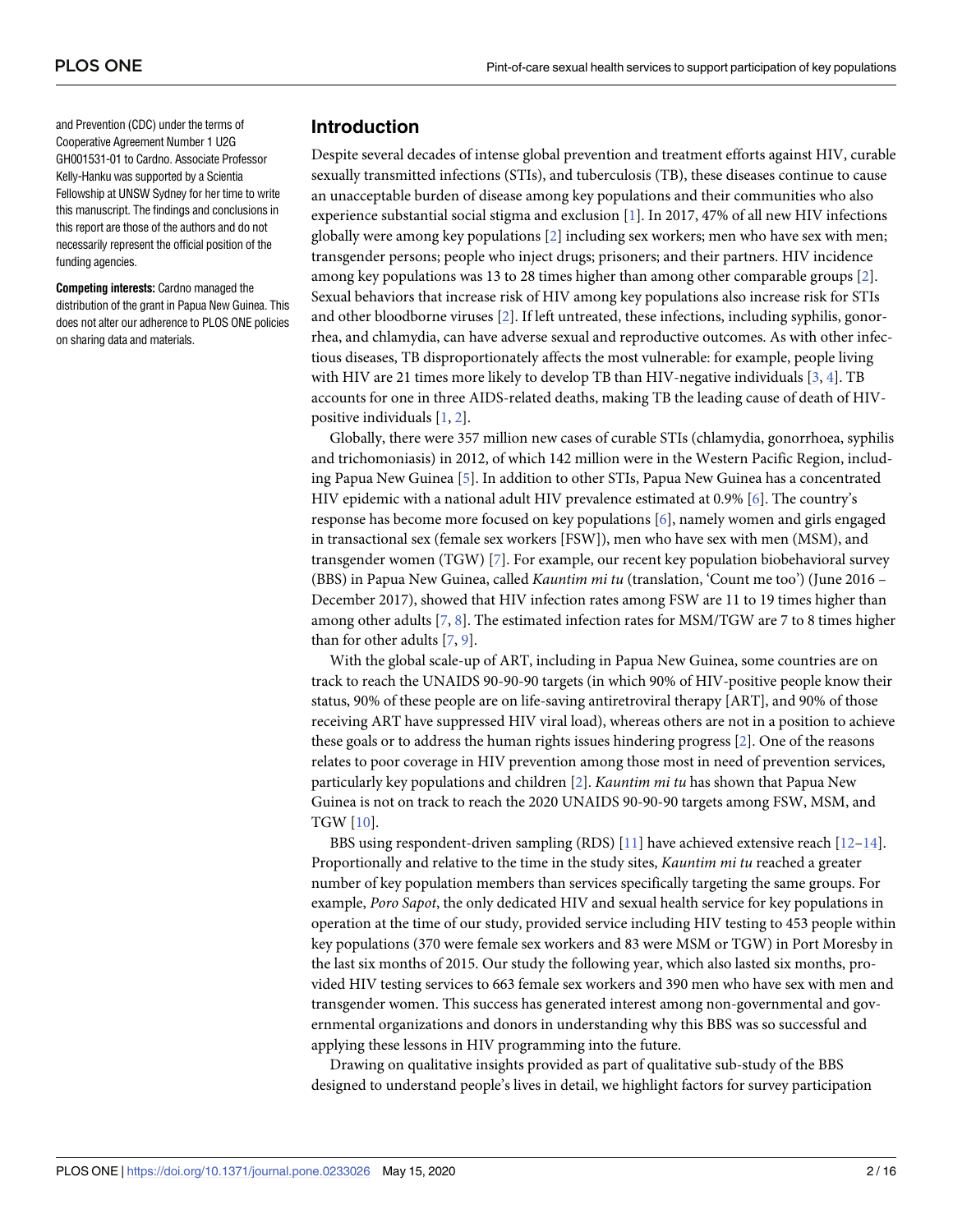<span id="page-2-0"></span>from the perspective of key populations. These insights can inform current and future programmatic responses for key populations locally in Papua New Guinea but can be applied to other settings where the reach of key populations has been limited, as well as future BBS.

## **Materials and methods**

*Kauntim mi tu* used RDS to recruit FSW and MSM and TGW into two separate BBS in three cities in Papua New Guinea: Port Moresby (June–October 2016) [[15](#page-14-0)], Lae (January–June 2017) [\[16\]](#page-15-0), and Mt. Hagen (August–December 2017) [\[17\]](#page-15-0). To take part in this study, FSW participants had to be born a biological female, to be aged  $\geq$  12 years, to have sold or exchanged vaginal sex in the past 6 months, to speak English or *Tok Pisin* (Melanesian pidgin), and to have a valid study coupon (i.e., invitation to join the survey given by a peer who has already participated in the survey). For MSM and TGW, participants had to be born a biological male, to be aged  $\geq$  12 years, have had oral or anal sex with another man within the past 6 months, to speak English or *Tok Pisin* (Melanesian pidgin), and to have a valid study coupon. For a more detailed discussion on the RDS method as it was used in this study see Hakim et al. [[9\]](#page-14-0). For further details on issues with the eligibility age and waiver of parental / guardian consent see Ethics below.

The survey in *Kauntim mi tu* included demographics, sexual history and identity, condom use, family planning, stigma, social cohesion, violence, HIV knowledge, history of sexually transmitted diseases, and uptake of health services for example [[18](#page-15-0)]. The two-item Patient Health Questionnaire (PHQ-2) was used to screen for depression [[19](#page-15-0)]. In addition, study participants could opt in for several different point-of-care tests, including HIV, syphilis, hepatitis B virus, TB, and genital and anorectal gonorrhea and chlamydia. HIV-positive participants were provided with a CD4 T-cell test and point-of-care HIV viral load testing. Finally, a qualitative sub-study was undertaken with 60 FSW and 51 MSM and TGW BBS participants (age range 13–65 years). Due to low numbers of TGW in Papua New Guinea the community agreed to have sexually and gender diverse participants who were born male combined in the same study.

The qualitative study sought to understand—in context—the lives of the study participants. These participants were purposively selected and recruited, and the study team were provided with a matrix to identify FSW and MSM and TGW qualitative study participants at each of the three sites. The matrix was designed to ensure diversity across the populations to include people of different age groups, of different ethnic groups, and with different amounts of time living in the city. The matrix also called for the researchers to be mindful in recruiting people who reported diverse types of sexual behaviors and access to HIV prevention, testing, treatment, and care. The final criterion was that the participants should not have previously participated in another qualitative study by the Papua New Guinea Institute of Medical Research to ensure as much diversity as possible in the sample selected.

The interviews were conducted by trained Papua New Guinean researchers, almost always of the same sex at birth, who were also involved in the implementation of the survey in the larger study in which this qualitative work was embedded (RBN, SA, HA and JN). On average interviews took between 45 minutes to an hour and a half. Interviews were conducted in the same site as the overall study and in a space where participants could talk privately. A semistructured interview guide designed in advance and approved by the relevant ethics committees.

The in-depth interviews were conducted in *Tok Pisin*, digitally audio recorded, transcribed verbatim, and then translated into English. All identifiable information was removed from the transcriptions, and pseudonyms were allocated to all participants and applied to participants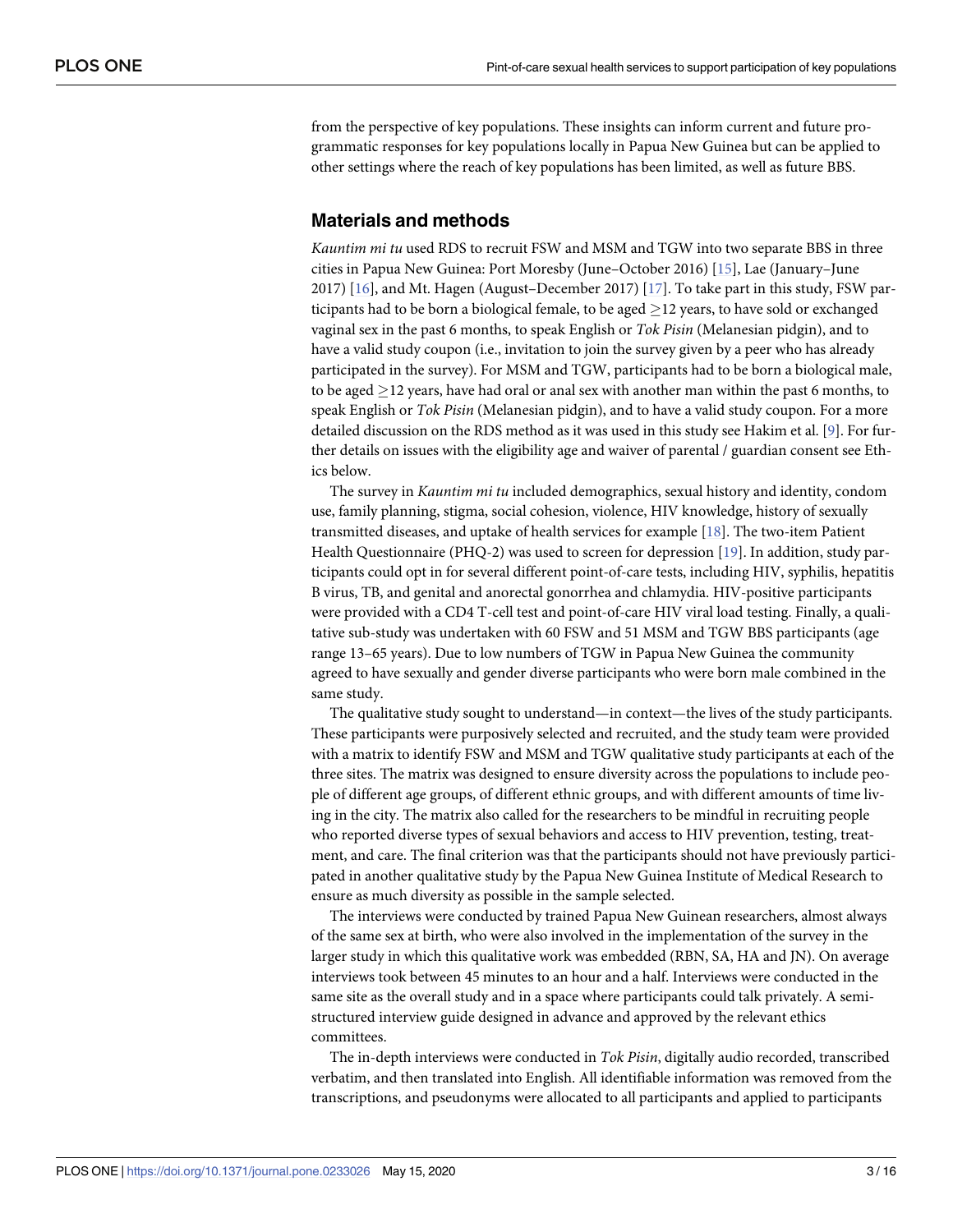<span id="page-3-0"></span>in this and all manuscripts. All participants provided written informed consent and were reimbursed 20 Kina (US\$6) for their participation.

#### **Data analysis**

A coding framework was designed by a team of three Papua New Guinea–based researchers and was informed by the themes covered in the interview, including condom use, history of HIV testing, discrimination and violence, access to health services, sexual relationships, reasons for participating in the study, and experience of point-of-care testing. Using Nvivo (v11, QSR International) and the coding framework, these researchers initially coded the transcripts deductively. As thematic codes were identified, the original coding framework was inductively adapted to reflect themes that emerged from the data that had not been pre-identified. Using grounded theory methods [\[20\]](#page-15-0) memoing was conducted throughout and informed the development of codes and categories to ensure data saturation and validity. Coding was reviewed and agreed upon by senior authors

#### **Ethics**

There is a paucity of epidemiological and other data on young key populations, particularly those under the age of 18. WHO advocates for the need to urgently address the HIV epidemic among young key populations and adolescents as evident by their revised consolidated HIV guidelines for key populations, about which it has been said:

the guidelines highlight that it is urgent for countries to review their legal policies, initiate the provision of services as well as improve services, include adolescent and young key populations in developing acceptable services and offer opportunities for their meaningful inclusion in de- fining their HIV and health service needs, developing effective services and participating in research [[21](#page-15-0), pp.85-86].

*Kauntim mi tu* followed the global guidelines concerning parental / guardian waiver of consent for the inclusion of adolescents and young people in HIV biobehavioral surveys [[18](#page-15-0)] which states:

In cases where survey participants are too young to give their own informed consent but obtaining informed consent from their parent is inappropriate or could cause harm to the participant, investigators can seek a waiver for parental informed consent. . . protecting a young person's privacy may be better achieved by withholding notice of survey participation from the person's parent or legal guardian. p.28

Moreover, according to Papua New Guinea's HIV and AIDS Protection and Management ACT [\[22\]](#page-15-0), in order to address the early age of sexual debut and mitigate against the adverse effects of age restrictions on HIV testing and services, people 12 years and older do not require parental consent to participate in HIV testing / sexual health services/programs. *Kauntim mi tu* was a study designed to improve and provide sexual health services.

*Kauntim mi tu* staff were trained by Save the Children in PNG on working with underage key populations including the need to ensure safety from harm and to identify and refer all sexually exploited persons, including all participants aged younger than 18 who reported selling or exchanging sex, to partner organizations experienced in providing social and other protective services.

The *Kauntim mi tu* study was approved by the Papua New Guinea National Department of Health's Medical Research Advisory Committee, the Research Advisory Committee of the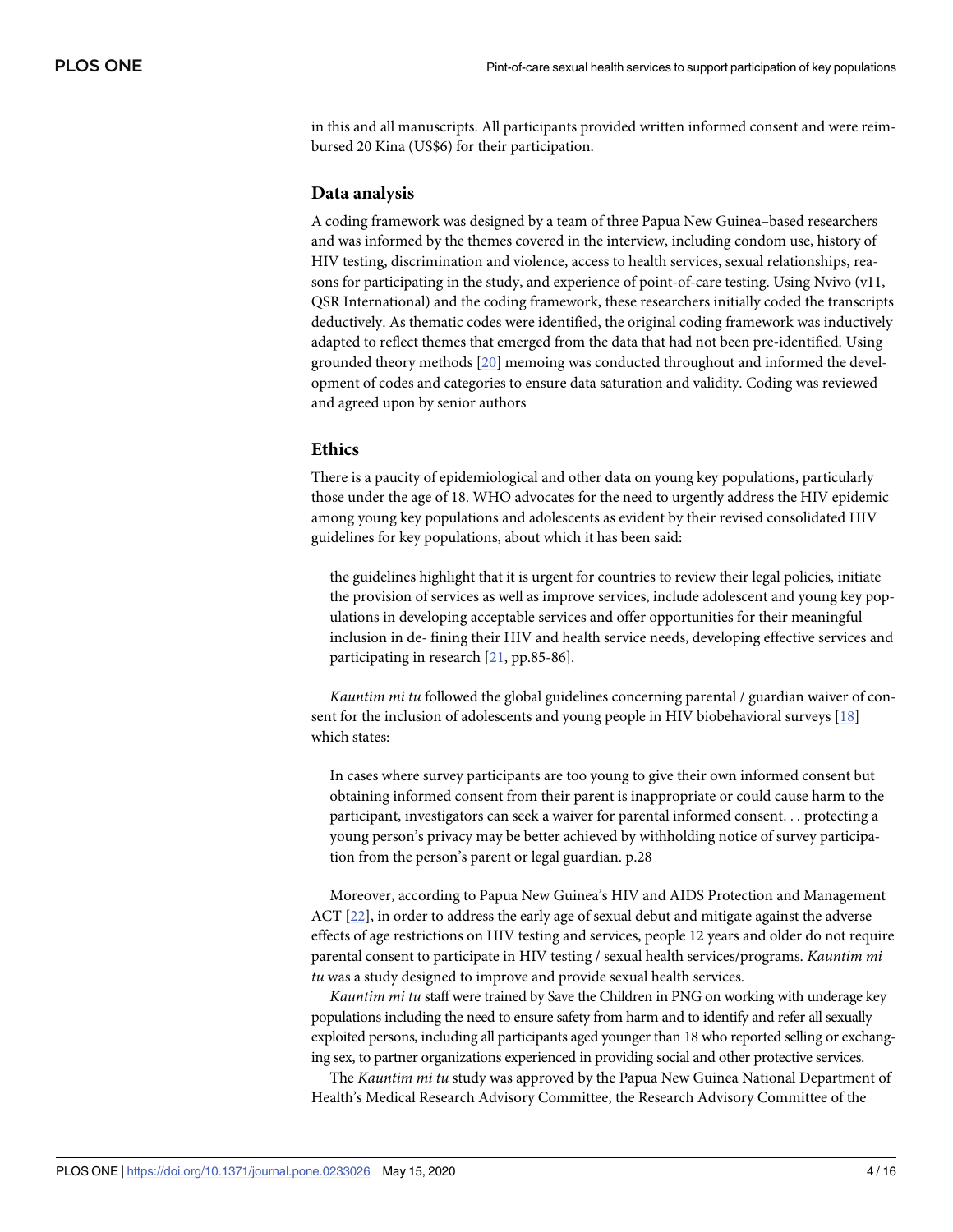<span id="page-4-0"></span>National AIDS Council Secretariat, the Papua New Guinea Institute of Medical Research's Institutional Review Board, and the Human Research Ethics Committee at UNSW Sydney, Australia. The protocol was reviewed according to the Centers for Disease Control and Prevention's (CDC) human research protection procedures and was determined to be research, but CDC involvement did not constitute engagement in human subjects' research. CDC and UNSW Sydney investigators did not interact with participants or have access to identifiable data or specimens for research purposes. A letter of support was provided by *Friends Frangipani* and *Kapul Champion*, the peer-led civil societies for sex workers and for sexually diverse men and transgender people in Papua New Guinea.

### **Results**

Of the study participants ( $N = 2,955; 2,092$  FSW and 863 MSM and TGW (of which 80 selfidentified as a transgender woman)), 111 participated in in-depth interviews (FSW, 60; MSM and TGW, 51). The participants varied in terms of age, religious affiliation, place of origin, relationship status, HIV status, and sexual and gender identity [\(Table](#page-5-0) 1).

Thematic analysis of the interview data revealed several important themes explaining why these participants participated in the *Kauntim mi tu* study. These insights offer important considerations for how to conduct BBS and key population health services more generally: peer referral; privacy, confidentiality, and a non-judgmental practice; diversity of tests and sameday results, and knowledge of health status. Of note, few of the narratives mentioned financial reimbursement as a motivating factor. Less tangible, but no less important, was the emotional response people shared about their involvement in the study, including feelings of excitement, happiness, and motivation.

## **Peer referral**

The recommendation of friends encouraged many of the participants to participate in the study. Pursuant to RDS methodology, study participants were asked to invite peers to join the study using a coupon, referred to by participants as 'cards'. Cards were highly sought after because people were interested in testing; previous participants in some cases told their friends ('bragged') about the extensive nature of the tests offered. Eve, a 24-year-old FSW in Mt. Hagen, described her friend's experience with the study:

[S]he came back with three cards and told me all about your establishment and work here... she encouraged us by saying that it would be good for us sex workers to go and check as the results were also being produced simultaneously. She bragged that she had done all her six tests already and handed me one of the cards, so I came here the very next day, that was yesterday, to check, and I have done it.

The opportunity to receive a referral card from a peer was highly valued by many participants. Lucas a 21-year-old MSM in Mt. Hagen explained that he was 'lucky enough' to receive a card from his friend. Others explained how they 'excitedly accepted the offer' (Monica, 25 years, FSW, Lae) and described the decision to be in the study: 'an extraordinary kind of satisfaction filled me up, I just couldn't sleep, my darling. I just couldn't go to sleep' (Tracey, 37 years, FSW, Lae).

Peer encouragement also supported participants' willingness to be tested, many had never tested for HIV before. Nori, a 36-year-old MSM from Lae who had never attended a sexual health clinic before and who had never been tested for HIV, said, 'I was scared, and I used never go. I never went, they might tell me that I am infected, and I don't want to hear that. I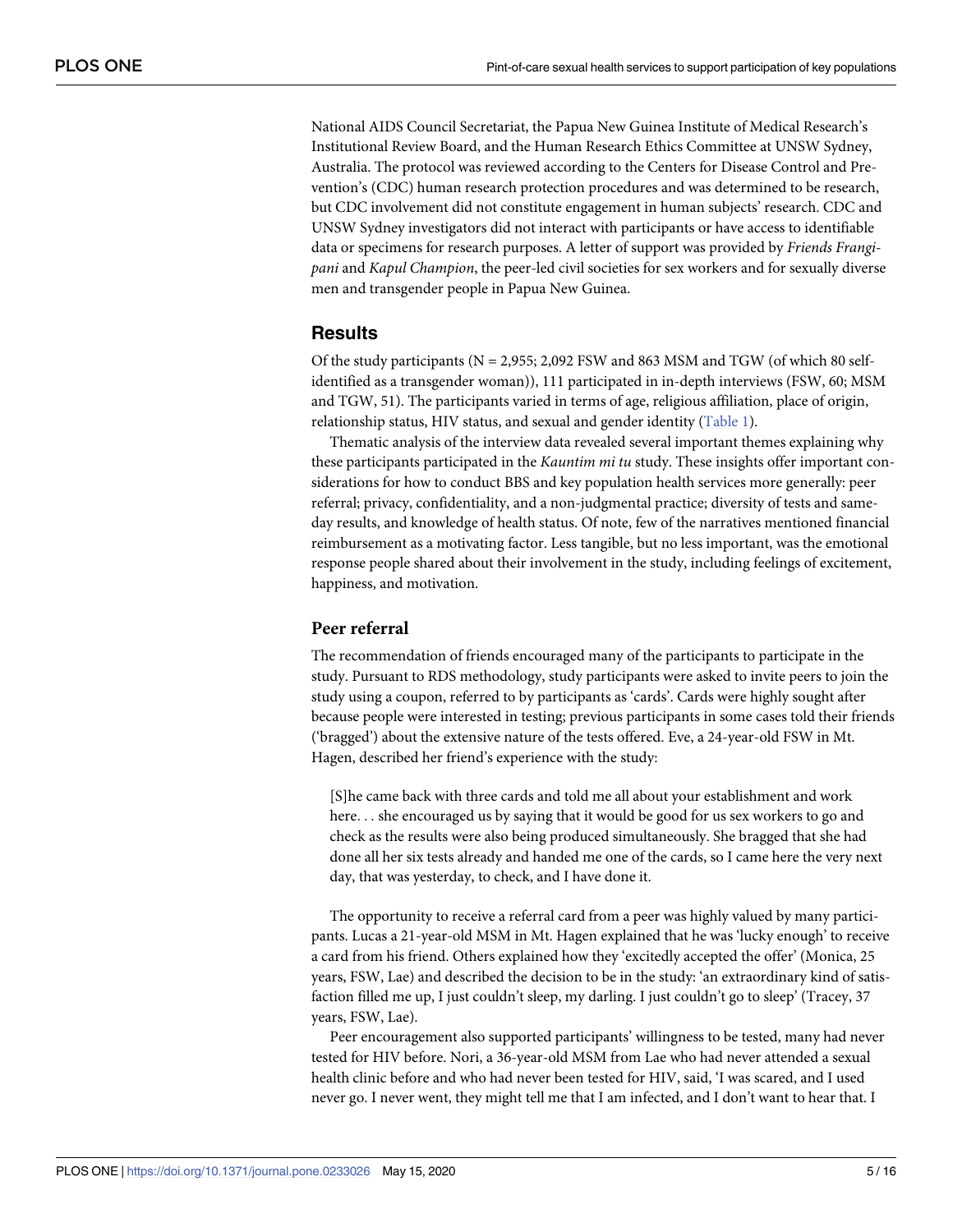|                                          | $FSW (N = 60)$ | $MSM \& TGW (N = 51)$ |
|------------------------------------------|----------------|-----------------------|
| Age, years                               |                |                       |
| Range                                    | $13 - 45$      | $18 - 65$             |
| Mean                                     | 27.7           | 30.2                  |
| Place of recruitment                     |                |                       |
| Port Moresby                             | 18             | 22                    |
| Lae                                      | 20             | 19                    |
| Mt. Hagen                                | 22             | 10                    |
| <b>Relationship status</b>               |                |                       |
| Single / Never married                   | 13             | 31                    |
| Married / Defacto to a man with one wife | 10             | $\mathbf{1}$          |
| Married to a man with multiple wives     | 3              | L,                    |
| Married with one wife                    | $\frac{1}{2}$  | 8                     |
| Married with multiple wives              | $\overline{a}$ | 3                     |
| Married with multiple transgender wives  | $\overline{a}$ | 1                     |
| Divorced/separated                       | 30             | 7                     |
| Widow                                    | 4              | Ĭ.                    |
| Religious affiliation                    |                |                       |
| Seventh Day Adventist                    | 14             | 11                    |
| Roman Catholic                           | 9              | 6                     |
| Lutheran / United                        | 5              | 8                     |
| Pentecostal / Other                      | 12             | 8                     |
| Revival Church                           | 5              | $\mathbf{1}$          |
| Not reported                             | 15             | 17                    |
| Place of ethnic origin                   |                |                       |
| Southern Region                          | 6              | 7                     |
| Momase Region                            | 5              | 10                    |
| Highlands Region                         | 32             | 24                    |
| New Guinea Islands Region                | $\mathbf{2}$   | $\mathbf{1}$          |
| Mixed heritage                           | 12             | 8                     |
| Did not mention                          | 3              | $\mathbf{1}$          |
| Sexual / Gender identity                 |                |                       |
| Bisexual                                 | Ĭ.             | 11                    |
| Transgender Woman                        | L,             | $\overline{4}$        |
| Man who has sex with men (MSM)           | $\overline{a}$ | 8                     |
| Man of diverse sexual (MDS)              |                | 16                    |
| Gay man                                  | $\overline{a}$ | $\bf{4}$              |
| Heterosexual man                         | $\overline{a}$ | 8                     |
| <b>HIV</b> positive                      | 22             | 5                     |

<span id="page-5-0"></span>[Table](#page-4-0) 1. Basic demographic details of participants interviewed as part of the qualitative sub-study of Kauntim mi *tu***.**

<https://doi.org/10.1371/journal.pone.0233026.t001>

was scared, and I did a lot of silly things, so I never went.' A friend who had already participated in our study persuaded him to not focus on the things he had done that might have exposed him to HIV: 'My friend said, "Forget it, come, there is a clinic. I will take you there, whether you are infected or what you will get treated, they will give you all the things you need. I am holding a card, so come we go". So I said, "It's ok, I follow my brother go and I will check."'

Julie, an 18-year-old FSW from Mt. Hagen who had symptoms of HIV, was similarly persuaded to participate in the study by a friend, her next-door neighbor who said: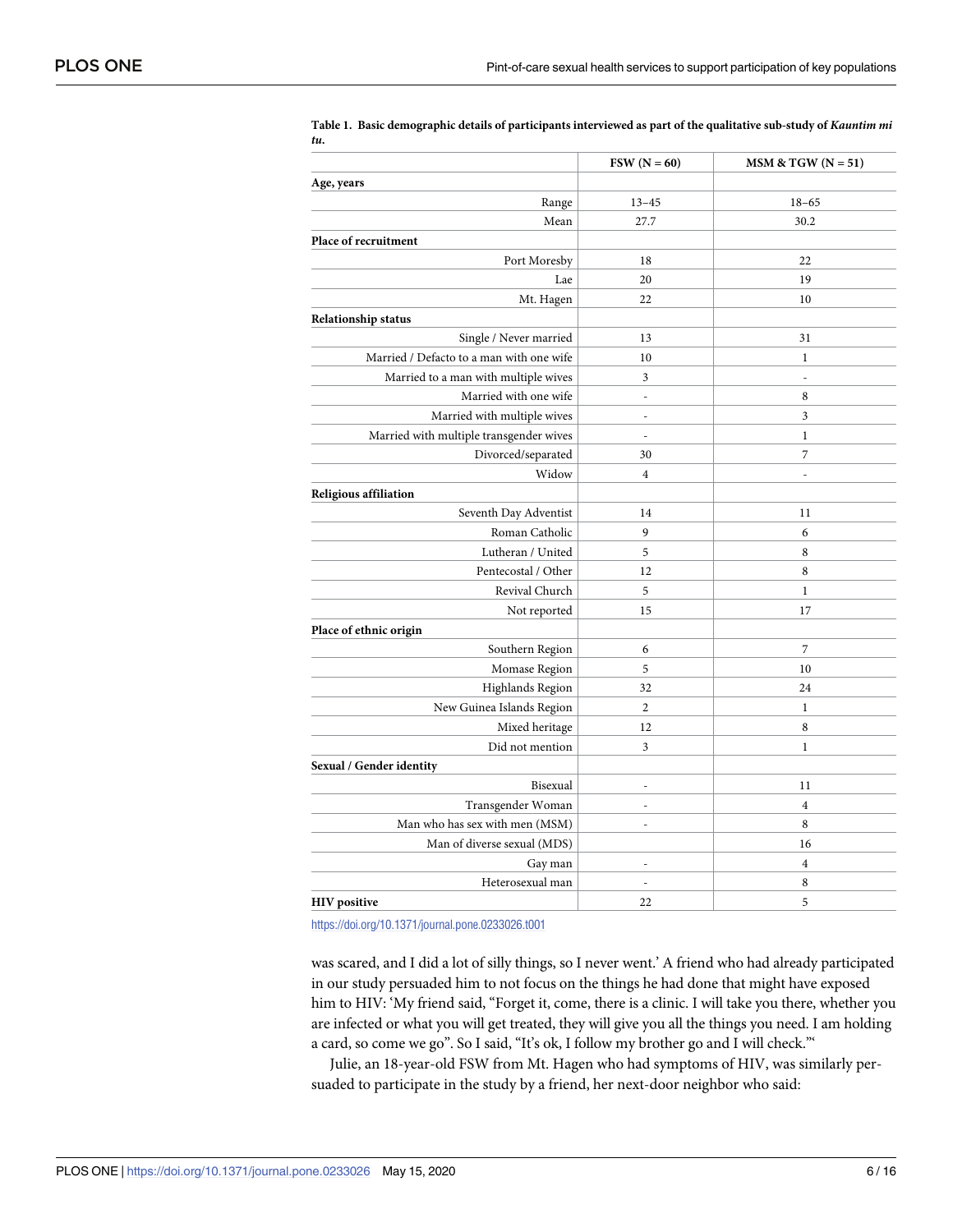"I want to give you a card so that you will go to that place," she said. She said, "I could see that you were somebody else back then but now you look like somebody different, but anyway, I want you to go and simply get yourself tested because your health is important," she said. But I said, "Let me die away, I am tired. . . I will remain like this, I don't want to go," I said. But she said, "Please, take this and go and access this service," she said. . . When I arrived here I saw that there were a lot of women who came. So I felt at ease, and I said, "Hey, these women here and I have some similarities so I don't think it's a concern." And when I came inside, I saw most of my friends in here as well. . ..

Being encouraged by and/or going with a peer to the study site helped many participants. For example, Neeta a 24-year-old FSW who lives in Mt. Hagen (and had previously tested HIV-positive at a government clinic and had ceased HIV care and treatment) was approached by her neighbor who had already participated in *Kauntim mi tu*. Concerned for her health, Neeta described how her FSW peers were always inviting her to the clinic but that she would refuse saying, 'I don't want to, I don't want to.' On this occasion, her friend said, 'I want to take you to a place,' and rather than refusing, Neeta agreed for the first time: 'I agreed, so I got changed and got ready on that day she made an appointment for me, and she also invited three other ladies as well, so we all came here together.'

For some participants, knowing people like themselves were attending made a positive impact on their decision to join the study. Kimi, a 40-year-old MSM in Port Moresby, explained he had never been sick, 'so I never been interested to go and get myself tested until one of the boys said to me he had gone to this place and that gay men also went there. That was the time when I came here.'

After participating in the study with her friend, Neeta (above) described her excitement and relief at returning to HIV care and treatment:

I was so happy. . .I knew I had stopped taking ART, so I was waiting to die, just hanging around. But I was lucky that it was the Lord who made the way, so I had this chance of coming here to the study. That's why I'll now go back and take my medicine and go back to my normal form. I am excited.

The peer-driven nature of the referral process enhanced the sociability and thus accessibility of the study. Julie, an 18 year-old FSW from Mt. Hagen, described her experience of seeing friends at the study site: 'I met them, so I felt happy, so we sat and chat, and I asked how they got invited, and they mentioned that they got it from women who passed it on to them, and I said, I did too. So, we were telling stories outside and then we came inside.'

Others let their friends join the study first and then attended once they were confident the experience would be a positive one, as explained by 30-year-old Negiso, a TGW from Lae:

Some of them said, "We'll go and try first; then we'll come back and let you know so you can go." So, we let the older women go first, and they came here, they had a very good test, and when I went out, they told us that it was good. . .

#### **Privacy, confidentiality, and a non-judgmental practice**

Because members of key populations are frequently discriminated against by family and the community, finding a safe space for health services where the staff are friendly, respectful, and non-judgmental was a dominant feature of people's experience of *Kauntim mi tu*. The staff were described as respectful, with one participant explaining: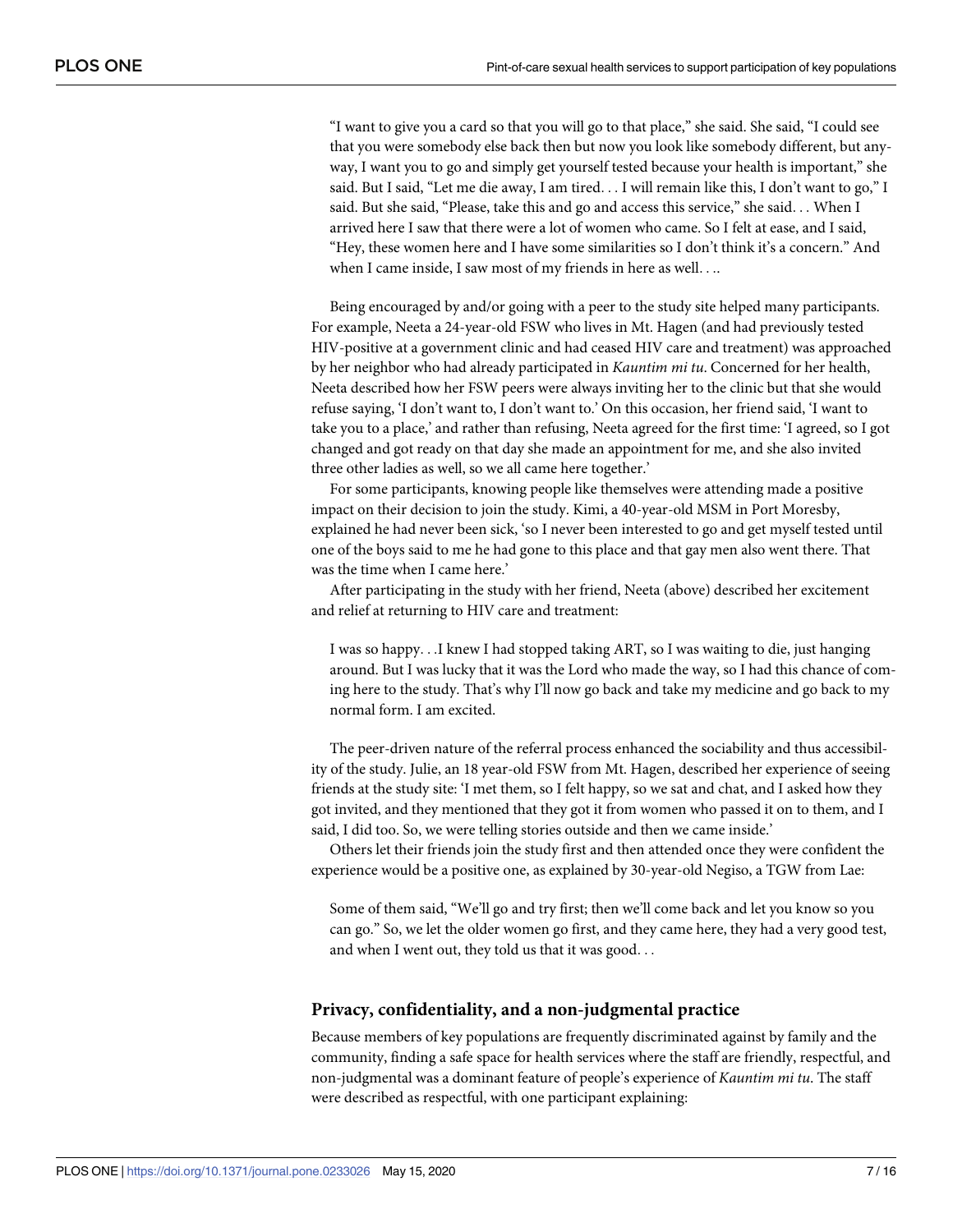I was afraid when I first came here, but then as soon I went inside, I saw that they were all mothers there. They talked nicely to us and encouraged us not to feel ashamed of anything we thought, said, or had. (Fero, 22 years, MSM, Port Moresby).

Many participants felt positive about the study, with one stating that he had felt 'ashamed' and therefore never attended health clinics; however, with *Kauntim mi tu*, 'I truly feel free and happy to be here' (Maron, 26 years, MSM, Port Moresby).

In contrast to many previous experiences reported, the testing offered as part of the study was perceived as truly confidential, with Tyson describing it as a 'silent test' (31 years, MSM, Port Moresby). In addition, encouragement and practical support provided by staff at *Kauntim mi tu* were appreciated, as shared by Yaso, a 35-year-old MSM in Port Moresby: 'At [CLINIC], you will only do testing and be given results, but here [they provide] counselling and encouragements, bus fare, and light refreshments.' Others spoke of the unique and respectful service: 'The service that you guys are providing is very nice, comfortable, and relaxing; everything is provided, tea, coffee. The atmosphere, the environment is friendly' (Baku, 24 years, MSM, Port Moresby).

The quality of care provided by the staff at the clinics was also described by some participants. Gretel, a 26-year-old FSW from Mt. Hagen, reported that one of her friends, who had given her a card, said of her experience: 'The health workers from the clinics and hospitals used to give us so many tablets. . . they do not know what kind of sickness we have, and they used to supply us with medicines only. But these people they will properly check your body.' For others still, previous negative experiences accessing other health care services motivated them to participate in the study. Tyson, a 31-year-old MSM in Port Moresby, described his previous experiences:

I have gone to [CLINIC] for HIV testing three times. The first time I went, the doctor scolded me in public. . .I was ashamed, and I felt that it was not the right thing to do. . . So, when I heard from my brother that testing was also provided on site, I was grateful. I am happy to test because I've been having sex a lot of women and men and I don't know what's inside me or if there's any infections that are developing in me. That's why I agreed to come and at least test and see if I have any infections in me.

Tyson also described the service provided by the study: 'There was no doctor to scold me or no nurse to tell me you are like this or that. I feel as if I'm home. I just had to go in there, checkup, and come out. Tea was available, and I am satisfied with the doctor.' Comparing the service provided by the study to a local clinic, Neeta, a 24-year-old FSW in Mt. Hagen, shared that at her local clinic, they are kept 'waiting until dark. . . They never give us the result quickly; that's why we usually say, "Let them see it for themselves," and we usually leave. With the study, it was easier to get the results, it was fast and easier.'

In addition to the quality of the staff and the non-judgmental services, participants also appreciated the confidentiality of testing and treatment. This confidentiality gave people more confidence to participate: 'I sat down, and I saw that people moved from one station to another, and I thought this was going to be alright. It was confidential, so when my number was called, I went in. One thing I realized at first was that you guys were doing a great job' (Avau, 29 years, MSM, Port Moresby).

Participants also cited the study sites, which were originally chosen with input from members of the community, as another reason for participating in the study. Study sites were secluded guest houses not associated with prior studies or any key population. Darius, a 24-year-old MSM in Port Moresby, described the seclusion and anonymity of the site: 'The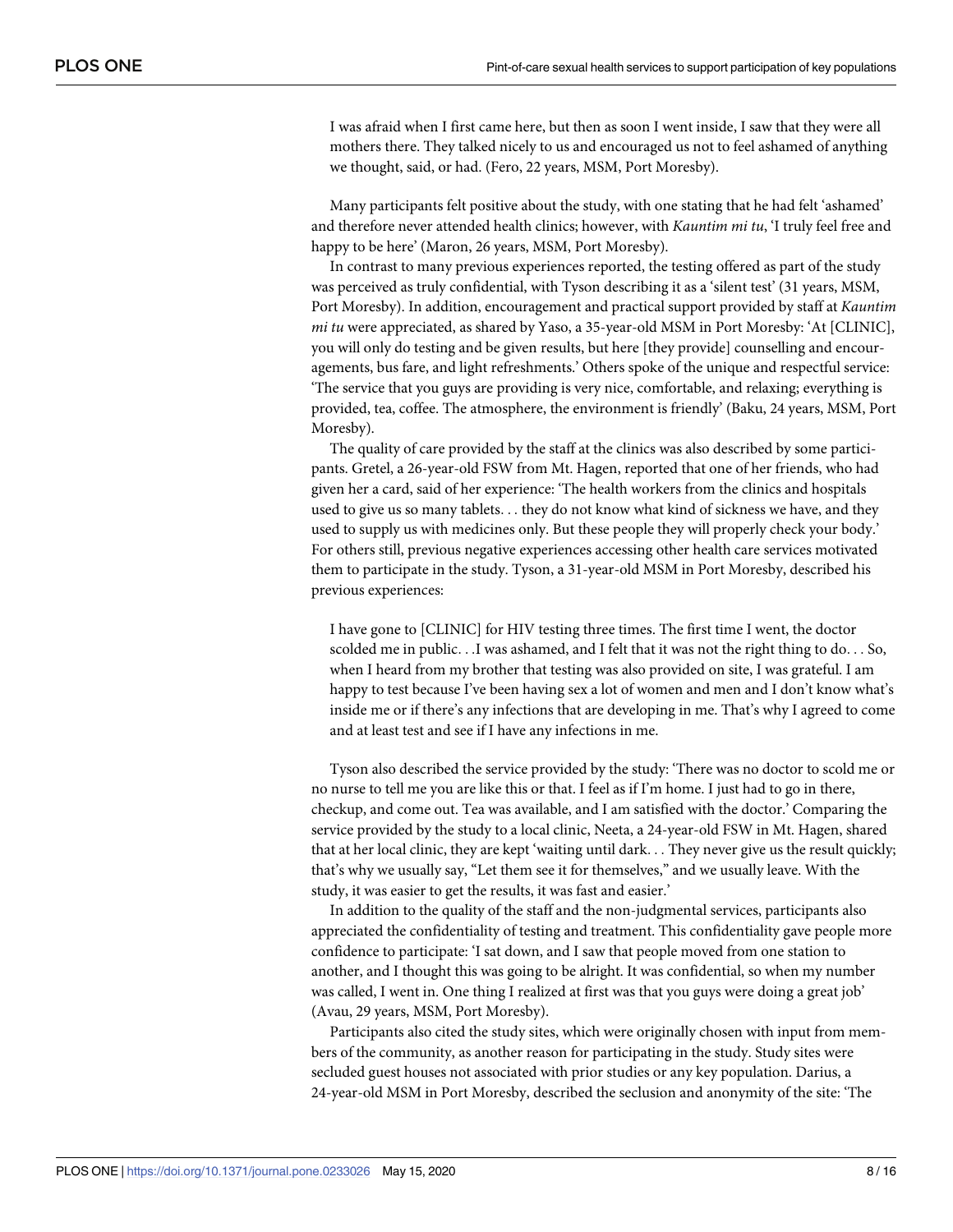<span id="page-8-0"></span>VCT sites they have their sign boards and what, and you know us Papua New Guineans, we always jump to conclusions.'

## **"One-stop shop": Diversity of tests and same-day results**

As in many countries, Papua New Guinea's health programs are organized vertically. For example, people go to sexual health clinics for HIV and STI services and TB clinics for TB services. People cannot access multiple services at one location where many services are provided. Papua New Guinea also has extremely limited laboratory capacity to test for and diagnose infections. Where testing is available people are required to return to the clinic to receive results and, if necessary, treatment. In most cases in Papua New Guinea, STIs are not screened for and treatment is based on syndromic management. This method misses many people who have an STI and are asymptomatic [[23](#page-15-0)], and treating a disease with a known etiology is more effective than syndromic management, even for persons with symptoms.

Almost all participants expressed gratitude for the number of different tests offered as part of *Kauntim mi tu*. Excluding HIV testing (and CD4 t-cell test) and TB testing, participants had never had the opportunity to undergo these tests offered in this study (e.g., HIV viral load and urogenital and anorectal gonorrhea and chlamydia testing) or to undergo TB testing at the same time as STI or HIV testing. Mayo, a 43-year-old FSW in Lae, described her happiness in receiving a card from a peer and hearing that such a diverse range of tests were offered at one site:

They mentioned that your team here did a number of tests. That was what I heard when the information was being disseminated. . . when I came into this place, like when we go for HIV tests, we never get all the other types of tests. But when I came inside this place the other types of tests were provided by you. And that has made me so happy.

This was a sentiment shared by Francis, a 44-year-old MSM in Mt. Hagen, who reflected that same-day testing was 'powerful.' His experience of testing in his mining workplace, which provides good services compared with other health services in Papua New Guinea, were not comparable to his experience in the study: 'To me it's like wow. Do you understand? . . . It has never happened anywhere else.'

The scope and value of same-day testing was also described by Takai, a 25-year-old MSM in Lae. He appreciated that the study provided testing for other STIs: 'I really like the services because you people provided testing for other sexual transmitted infections; if you have them you are at a very high risk of contracting HIV.'

Pamela, a 35-year-old FSW in Mt. Hagen, was similarly concerned about STIs. She was excited to be able to come and test; she recalled waking up early, taking a shower, skipping her breakfast, and coming straight to the study site to ensure she was one of the first there: 'If the study leaves then oh no. They might leave anytime, but they have to get my [card] number first.' She knew that she was HIV positive and was receiving ART, but she was worried that other STIs 'might be inside,' and while she may think of herself as a 'normal woman' without an STI, she might have one and not know. She came with the intent to know her STI status.

Tania, a 21-year-old FSW in Mt. Hagen, was motivated not only to be screened for STIs but also to measure her HIV viral load. Tania had been living with HIV for many years and was receiving treatment, but had never had her viral load tested because Papua New Guinea did not have a national HIV viral load program at time of the *Kauntim mi tu* and where it was being done in Port Moresby it was not at point-of-care. She felt that the treatment she was getting at her clinic was poor, saying that they did not even check her CD4 count. The chance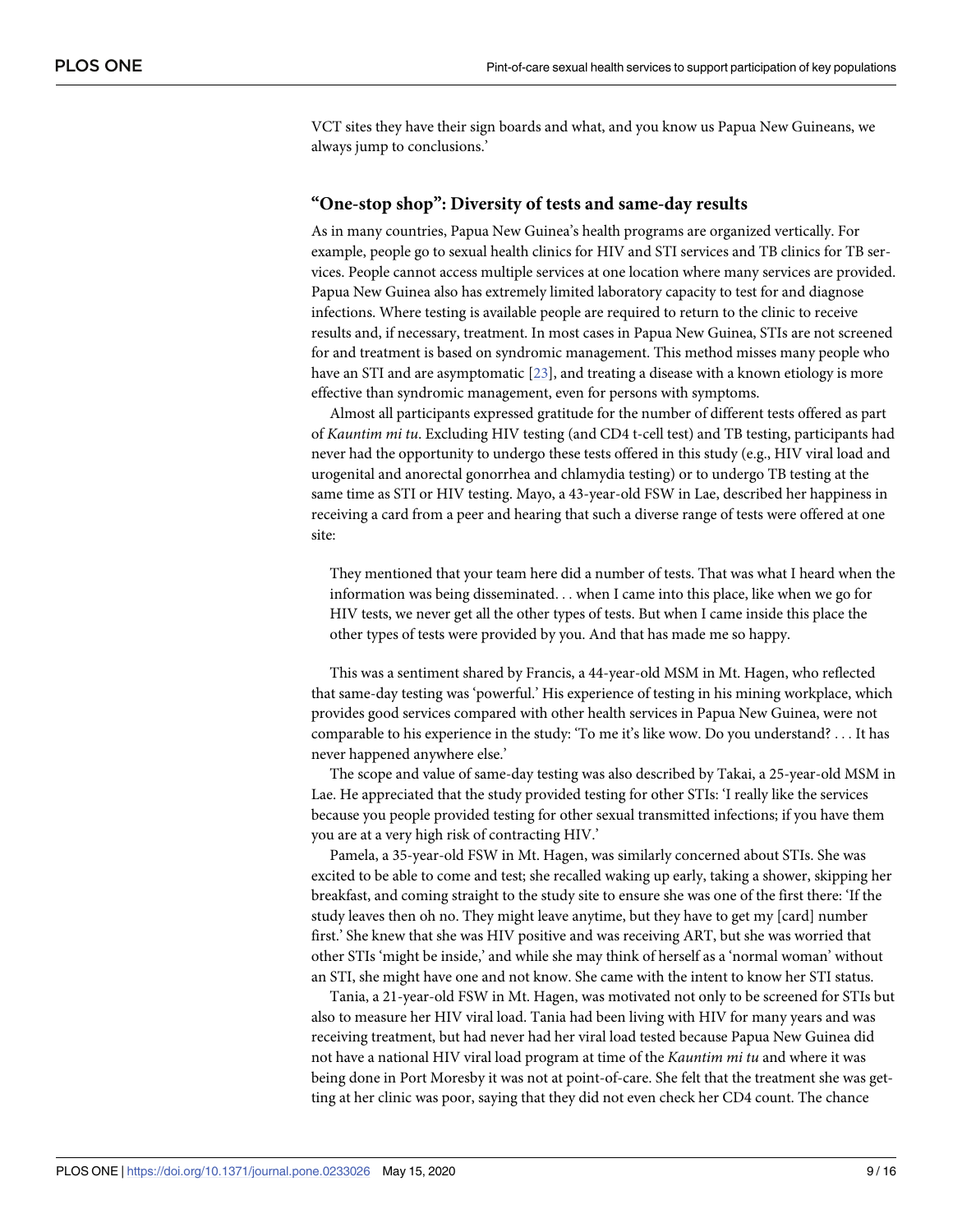then to determine her CD4 T-cell count and viral load was as Tania said, 'my primary concern.'

Like others, Yaso, a 35-year-old MSM in Port Moresby, described the limitations of health services for key populations that focus only on HIV: 'They only test for HIV, and if you are positive, they put you on treatment, and if you are not, then they supply you with condoms.' What he liked about *Kauntim mi tu* was being tested for other infections such as STIs and TB. Being able to test for several infections was the same reason that Darius a 24-year-old MSM from Port Moresby was motivated to come. Usually ashamed to go to a clinic, Darius said, 'It was those tests that prompted me to come.'

The opportunity to test for TB was well received. For example, Karu, a 22-year-old FSW in Lae who had already been diagnosed and treated with TB was worried still about TB and shared: 'I was wondering about TB. I had been on TB medicine and I completed my dose and wondered whether I would still have TB. Like I was worried that I had TB. TB usually kills people. HIV I will live with for a long time, but TB usually kills people.' Tracey, a 37-year-old FSW in Lae escribed testing for TB and other diseases and her reaction when a health professional told her the results: 'When she told me I was negative to everything; I was so relieved. I was over the moon. . . If I were a dog with a tail, I'd be wagging my tail to show it. The kind of excitement I have today is so extraordinary.'

Participants appreciated not only the ability to test for STIs but also the ability to access treatment at the point of diagnosis: 'The HIV result turned out negative. But as for the STIs, its result was positive, so yeah, I received treatment for that' (Yomba, 20 years, MSM, Lae). The combination of same-day testing and treatment was powerful. The ability to obtain an accurate diagnosis and receive treatment drew Maron a 26-year-old MSM in Port Moresby to participate in the study. He explained that his friend shared a card and said 'I would receive free treatment after my blood and samples were taken. Having said that, I was motivated to come.' Yasa, a 33-year-old MSM in Lae, was diagnosed with TB as part of the study and was able to receive treatment immediately:

I came and found out properly, and I didn't know that I had TB. . .Now you have me on medication, and I am on the supply, and I'm very happy.

Same-day results made some participants feel nervous, but the ability to obtain treatment immediately helped. Edna a 31-year-old FSW from Mt. Hagen explained, 'I came here not feeling ashamed because I wanted to know my blood results that you people will give me. And I am just happy. But to take the blood and also to provide the results instantly, I was a bit scared. On the other hand, you people said that you were going to provide for the medication, I was happy.' This range of feelings about testing and treatment at one site on the same day was a common experience for many study participants.

Much of the testing involved the use of self-collected urine samples and vaginal and anorectal swab samples, which was a new experience for many of the participants but was positively embraced. Most felt similarly to Gretel a 26-year-old FSW from Mt. Hagen, who was 'just happy to give my specimen for testing.' Saki, a 34-year-old MSM in Port Moresby, explained that although 'it was a new thing,' he was glad to 'have gone through that.' Eighteen-year-old Stanley from Mt. Hagen explained that as an MSM he was 'very grateful' for the anorectal swab, 'because a lot of the times this is the only passage used by men to have sex with me, so I am very grateful.' The need for extensive check-ups was described by Megusa, a 37-year-old TGW in Lae. She said, 'They have to check us properly because we are having a lot of sex. We might have pus in our anus, even our mouth too, there might be brushes or frictions or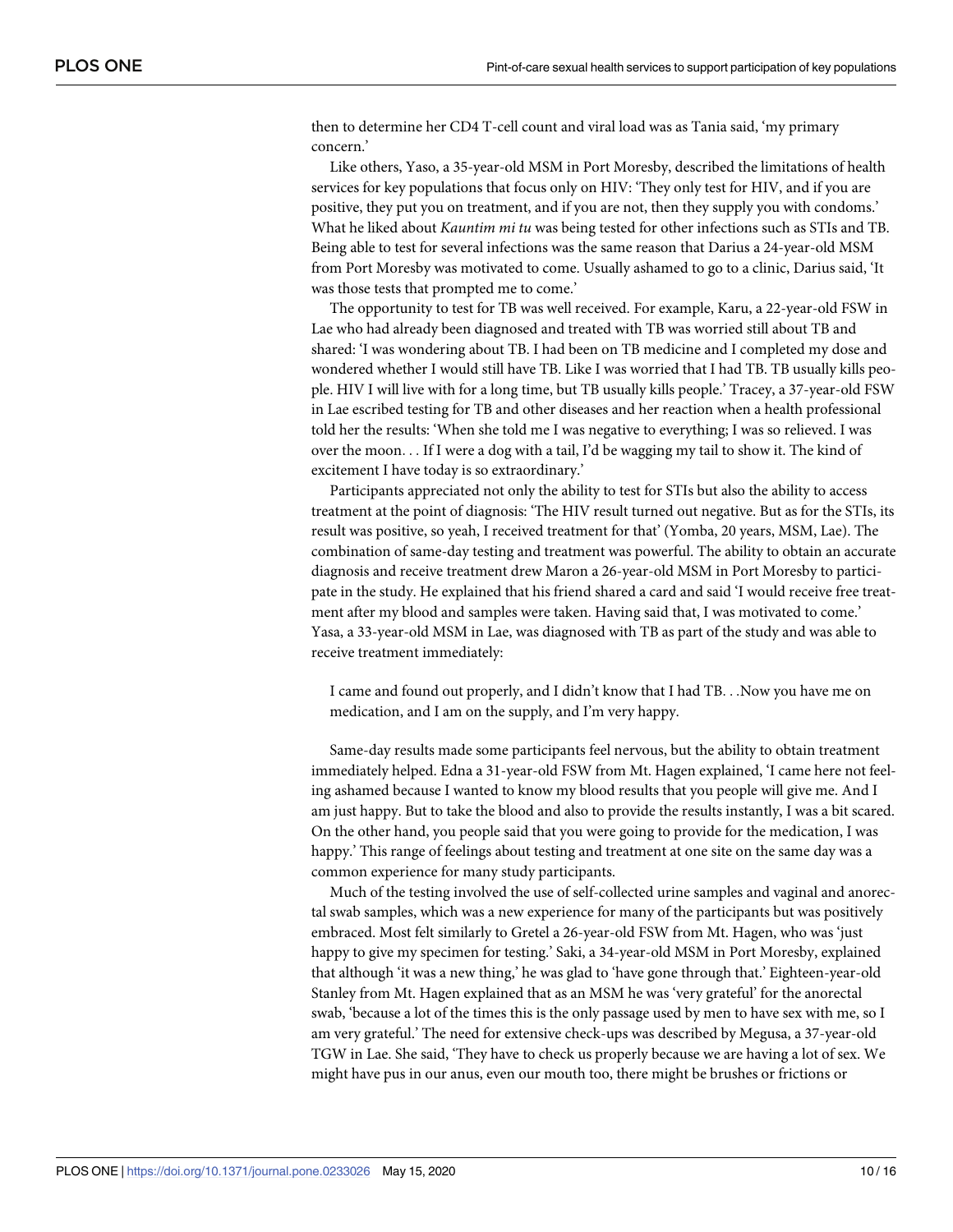whatever, as such.' Ambo, a 21-year-old FSW in Lae, explained that she appreciated the urogenital and anorectal testing:

I liked it because it is true that we usually have anal sex as well as vaginal sex, therefore we usually use two parts of our body to have sex with, so when they explained that they will insert this plastic inside I simply accepted the idea, so I went and got the swab and collected the specimen from my anus and gave it to them. I did not mind.

Many participants felt comfortable using the swabs to collect samples, with some even feeling relief at participating in the extensive testing. The privacy afforded participants in the selfcollection process was a positive aspect of the testing, as explained by Jacob, a 21-year-old MSM in Mt. Hagen:

I wasn't scared or whatever. It was all because I had my privacy in there to test myself, that's why I was not even concerned about anything. It's to do with infections; that's why I have to find out about the type of infection I might have. So I actually felt at ease with all these tests.

Not all participants felt so at ease. Some were uncertain, and others were ashamed, but there was little or no variation depending on study site or population. Julie, a 18-year-old FSW in Mt. Hagen, explained, 'I was in two minds about it, but then I started to think that since I have never visited a health facility, they are doing it purposely for my health; that's why it's all right.' Rocky, a 25-year-old MSM from Port Moresby, stated, 'It was okay; it was odd but because the fact that I am doing it myself it's okay, but then I was thinking like what if there's any shit on it or yea. That's the thing.' Maria, a 25-year-old FSW in Port Moresby, explained how she navigated the challenge of this new method with the support of the clinician:

"Sister, how do I do it?" and she said, "You put it, you will go into the toilet and you will put one into the vagina and the other one into the anus." I'd never experienced this, so it was my first time. . . I went in, and I stood, I looked at the instructions on the wall, and then I came back outside. . . I thought that it would be a bit difficult or what, but it was alright.

Any fear or nervousness of self-collection was countered by knowing about potential infections, as Mofa, a 20-year-old FSW from Lae, explained:

I thought like, well, the anal, like while I pushed the stick through, I thought it might go right inside and I was already afraid. Even though I was afraid, I thought my life was important, so in case I had some disease, I continued to push through. I turned around, and I did it. I returned the test to her.

### **Knowing health status**

While people wanted to know their health status regarding the infections included in *Kauntim mi tu*, the motivations varied, often rather significantly. Tamox an FSW in Port Moresby (age not known) said she was excited to participate in the study and know if her body had any infections. Mike, a 26-year-old MSM in Port Moresby, said that he had previously never 'respected' his body and that this study provided an opportunity to 'come to find out and know about my inside, and the outside, of my body.' Also referring to her body, Ato, a 30-year-old FSW in Lae, shared that she needed to tell the researchers her story and that they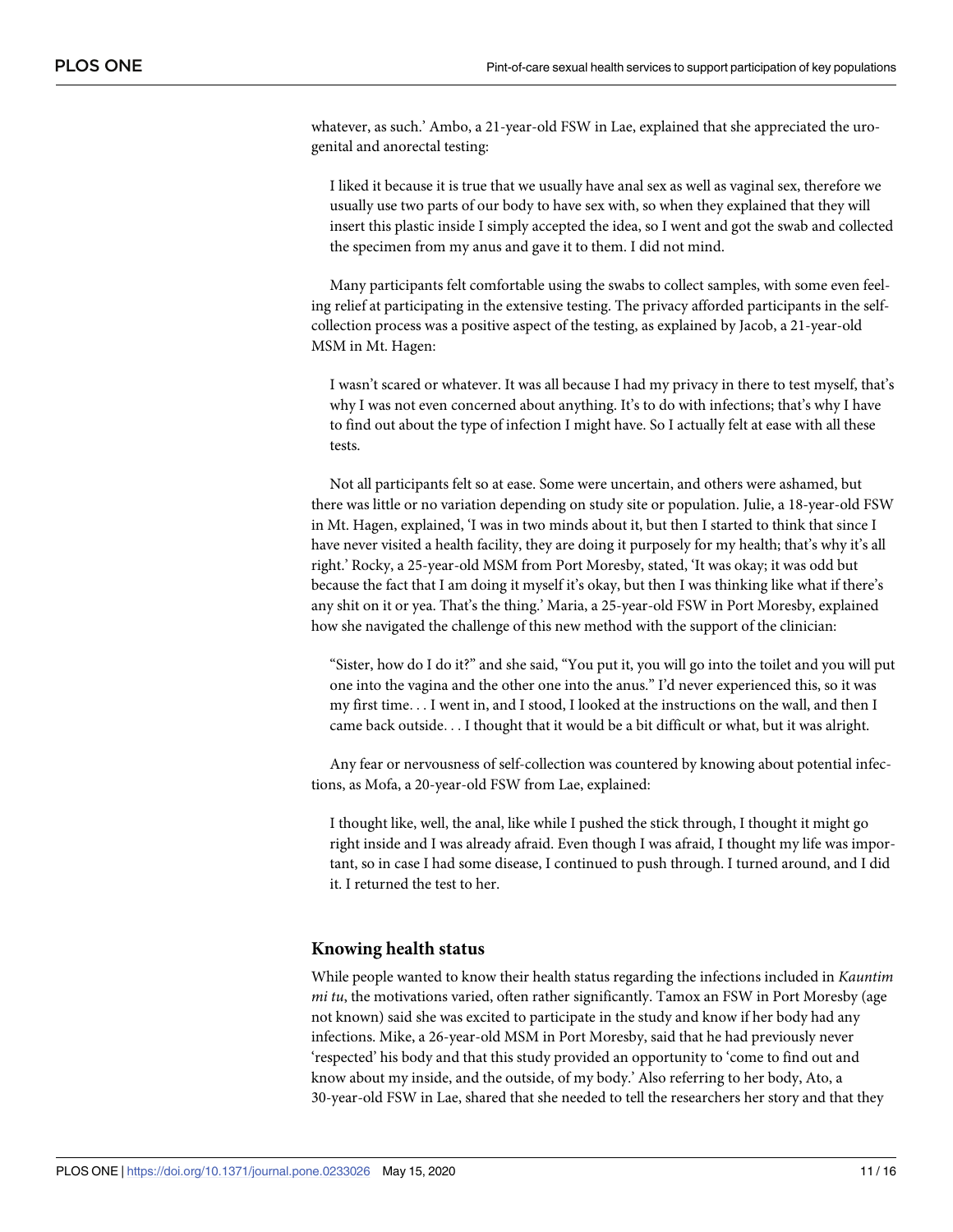must 'check what kind of sickness I have in my body, they must see it themselves and tell me. I must know that I have this disease.'

Nineteen-year-old Lavinia, from Mt. Hagen, said that as a FSW it was 'helpful' to know and understand "about some of the diseases in our body" because previously participants were not able to test for potential asymptomatic infections, such as microbial STIs. Because a person can live with HIV without knowing they are positive, 17-year-old Betty, an FSW in Lae, decided to test for HIV because she wanted to know if it was 'hiding away in my body.' Ambo, a 21-year-old FSW in Lae, described a time when she refused unprotected sex with a boy from the street saying, 'You don't know about my body, and I don't know about yours.' Ambo was 'scared to go and stand to listen to awareness' about HIV and STIs, but her pregnancy motivated her to check her status during the study: 'I want to check myself whether I am healthy, or whether I am exposed.' The testing provided as part of the study, which was not available elsewhere, enabled participants to know their health status in a space they identified as safe.

While some study participants already knew that they were HIV positive or had previously tested negative, still others had never been tested for HIV. Raka, a 31-year-old MSM from Port Moresby, shared,

In my entire life, I haven't gone and done one HIV testing or counselling. I have not gone, this is my first time. . . I heard about this, and I was happy, so I grabbed this card from them, and I said, "I'm going." Now I'm middle-aged, and I haven't tested, so I must go. I must know about my status, whether my life is all right, or which part of my life is good or bad. I must check out and balance my body and stay.

Many sex workers were aware of their risk of STIs, including HIV, and wanted to know whether they were infected. 'Women who usually go around selling sex, they used to get this kind of sickness. All kinds of STIs like HIV, gonorrhea, such sickness,' was how 42-year old Sandra, an FSW from Port Moresby, explained the risk. In Mt. Hagen 26-year-old Gretel felt 'scared' that as a FSW she may be in infected with something, while 17-year-old Betty, also an FSW but in Lae said, 'You might continue to do that [sex work] and end up contracting AIDS, so remember: AIDS does not have any cure; therefore, it can take your life anywhere on the streets.' Also an FSW from Mt. Hagen, 33-year-old Judy was similarly motivated to be teste because she regularly sold sex.

Some participants were motivated to be in the study and get tested not only because of their behavior, but also because of the behavior of their partner's partners. Bobby, a 36-year-old MSM in Lae shared, 'The reason behind me doing these tests was that I was involved [had sex] with my [sex] partners, both men and women, but also those partners have other partners.' Lucas, a 21-year-old MSM in Mt. Hagen, has a peer who is HIV-positive, and this motivated him to learn about his own HIV status:

The reason why I came here for testing is that one of my peers was infected with HIV virus, so that was eye opening, and it's better to know of our status. . . when we were aware of our peer's status, we recalled the times we had sex together, and the woman whom he usually goes out with is also our sexual partner, so we were so afraid that we might be infected as well.

Thirty-one-year-old Raka, an MSM in Port Moresby, described the power of testing and finding out he was healthy and uninfected: 'I feel confident that I am a full human being living now. I don't feel that I am a half human being, or I don't have bits and pieces.' Despite varying motivations, people participated in the study because they wanted to know their health status regarding the infections included in *Kauntim mi tu*.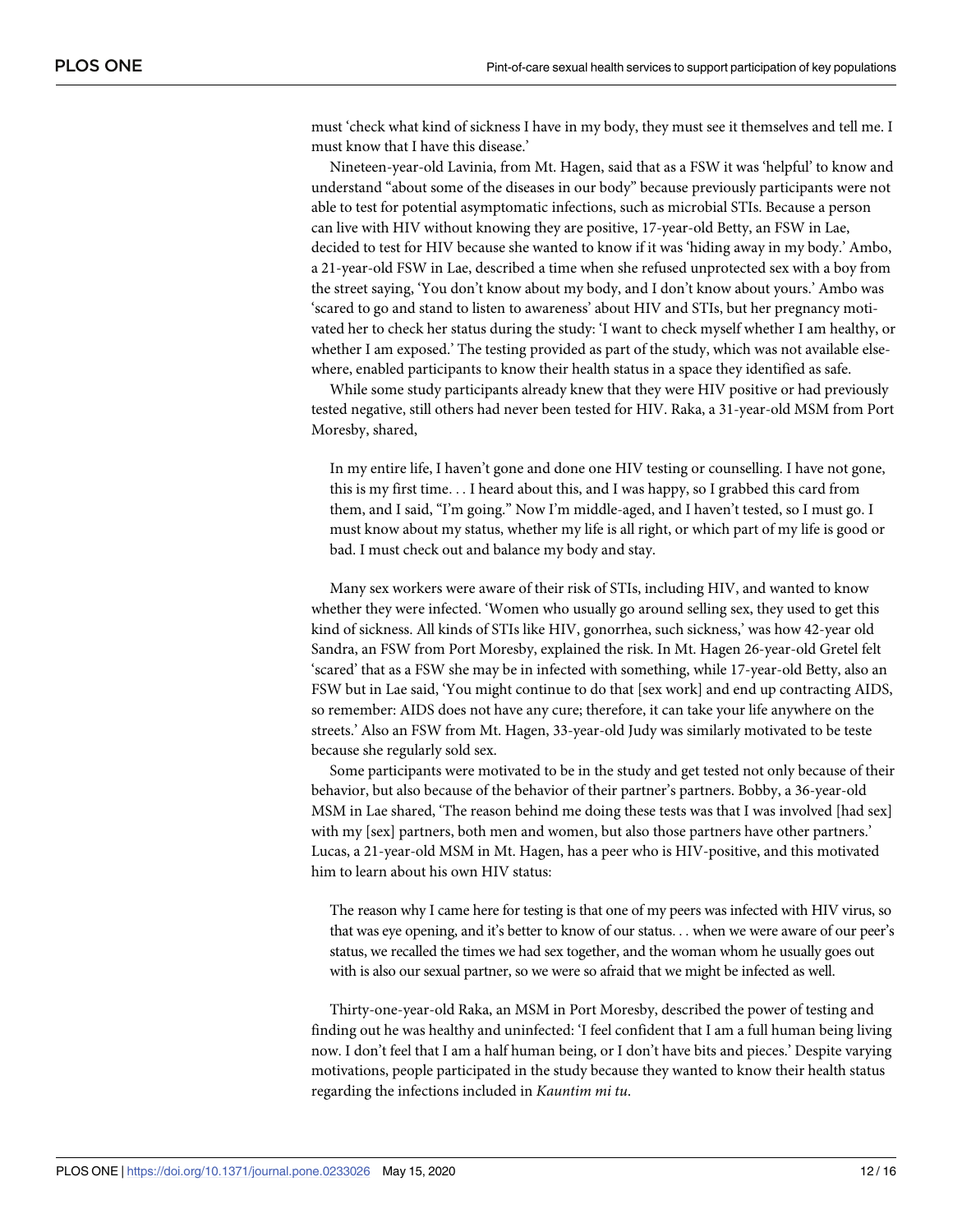## <span id="page-12-0"></span>**Discussion**

This qualitative exploration of motivations for key population participants in a large biobehavioral survey in Papua New Guinea provides critical insights for both researchers and services providers. In this study, we reached more people than service providers have reached and in a very short period at each of the study sites. Our findings provide a nuanced understanding of our success in recruitment in such a short period. We identified four themes that encouraged participation: peer referral; privacy, confidentiality, and a non-judgmental practice; diversity of tests and same-day results; and knowledge of health status. The expanded use of point-ofcare testing not only was acceptable but also motivated many to participate in the study.

Trusting peers and their description of their experience at the study site gave people confidence in the staff and the services offered. This trust was based on a truly confidential experience where they knew their names, results, and stories would not be shared with others. *Kauntim mi tu* provided a physical space where people could feel safe to be themselves and tell their stories, sometimes for the first time. This space was made more comfortable with the availability of refreshments, lounges (rather than rigid upright chairs), films, and magazines, spaces to relax and be social. Space also was provided for participants to smoke and chew *buai* (betel nut). We worked hard to ensure that the needs of the participants were met and that their environment was enjoyable and conducive for them to stay and to refer their peers. Recently, attention is being drawn to the importance of the health clinic, particularly sexual health clinics, to be engaging, enjoyable, and even pleasurable [[24](#page-15-0)]. The study spaces were more of a 'leisure space' than a medical one [[24](#page-15-0)].

In addition to creating a space that was enjoyable and safe, we provided high-quality health services unavailable elsewhere. Our study staff neither shamed nor stigmatized participants because of their sexual behaviors, including anal sex and the need for anorectal STI testing. Our study staff celebrated our participants as human beings and normalized their practices. Before study initiation, study staff completed rigorous training on initiating conversations about STIs, including anorectal STIs, and making participants feel comfortable to discuss these issues as well as any fears or concerns they might have in providing specimens with fecal matter on the swab. The staff's efforts to destigmatize and de-escalate any fear likely contributed to an unexpectedly high uptake of anorectal STI testing among all populations. Incentives in *Kauntim mi tu* were not calculated on the number of tests participants consented to. Therefore, we do not believe that uptake on anorectal STI testing was driven by financial interests.

De-escalation and destigmatization in sexual health services are key to making sexual health clinic spaces accessible, pleasurable, and enjoyable [[24](#page-15-0)], enabling expanded reach and coverage, as demonstrated in *Kauntim mi tu*. Without addressing the barriers to access and reach for key populations in their relevant settings, and providing quality services, as exemplified by *Kauntim mi tu*, members of key populations will not access health services. When such reach and coverage is achieved it is then possible to improve both the lives of marginalized people and their communities but also support a country in its efforts to achieve the UNAIDS 90-90- 90 goals.

To ensure that the study was welcoming and acceptable to the community, we worked in partnership with the FSW, MSM, and TGW communities to name the study, to identify the unique objects used for size estimation activities at each study site implemented prior to the study [\[25\]](#page-15-0), to select study sites, and to identify trusted members of the community to take on key roles in the study team. This, in conjunction with the quality services and the respect of staff enabled us to show that we appreciate and understand how fear, negativity, stigma, and lack of privacy dissuade members of key populations from attending health clinics, especially those who are not reached by standard services.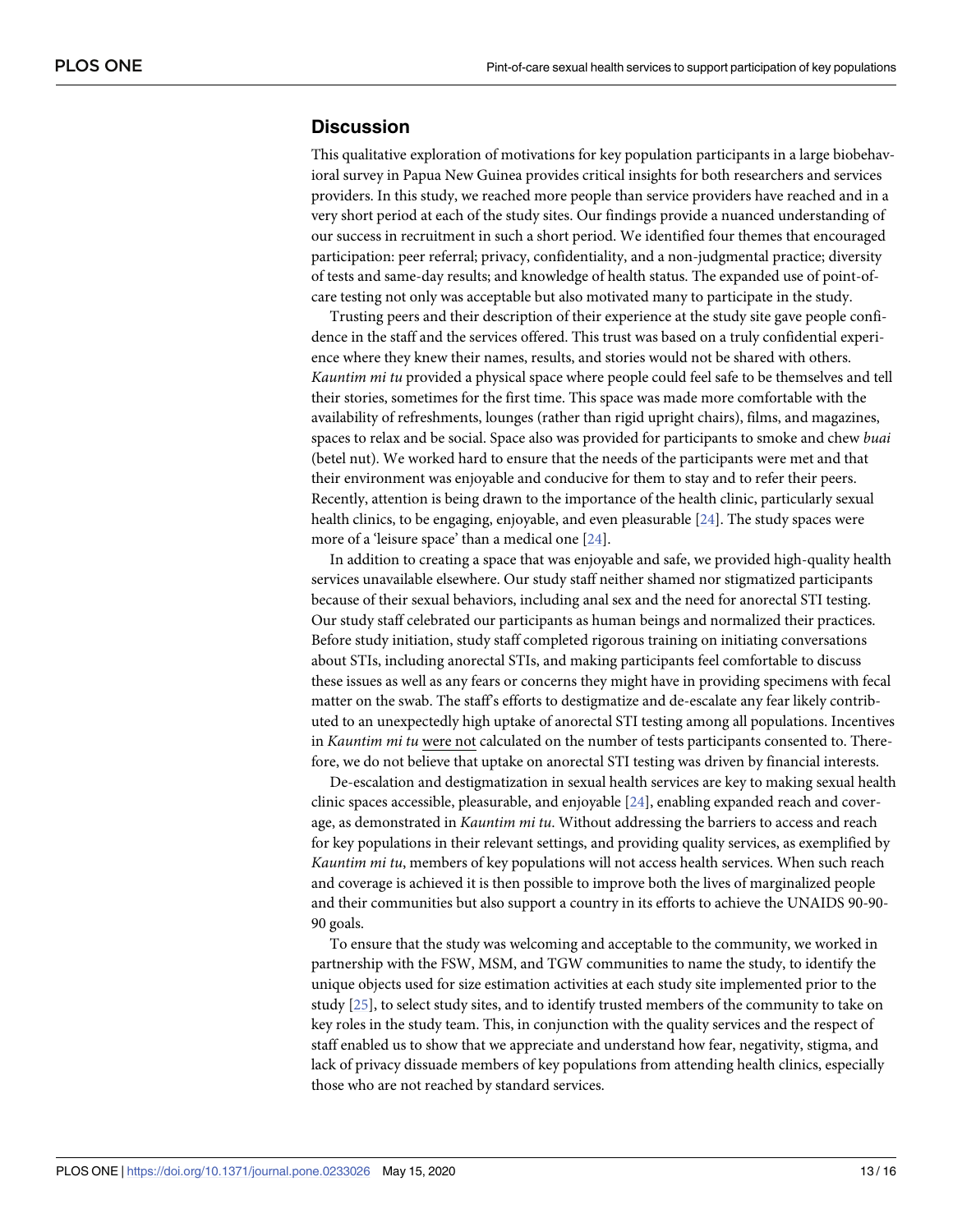Our approach, which allowed us to recruit and reach so many members of key populations, often deemed hard to reach, across the three cities, can guide other health services and outreach programs. We designed *Kauntim mi tu* in close consultation with members of key populations and implemented the study in a genuine partnership with them and their civil society organizations. Members of these populations were also employed in strategic positions within the study team. We listened and respected the insights and contributions of key population members. We also provided a space where participants were respected and were encouraged not to feel fear or shame about HIV or STIs, particularly anal STIs, which are largely ignored in sexual health clinics in Papua New Guinea. Although *Kauntim mi tu* was a cross-sectional survey, the lessons from its successful implementation and wide reach are important to consider and can be adapted and applied to ongoing routine and other sexual health services for these marginalized populations.

For a qualitative study about key populations that is concerned with in-depth, nuanced understandings from an emic perspective, a sample of 111 participants is more than sufficient. Qualitative research seeks data saturation whereby no new information is being generated by additional interviews. We reached this saturation suggesting that our findings on factors that affected participation are likely to reflect the wider sample of key populations who participated in the *Kauntim mi tu*. The sample was purposely sampled to ensure diversity of participants and therefore reduce bias by only sampling for example, people of a particular age or HIV testing history. While we do not concern ourselves with generalizability in the way the quantitative research does, we are confident that the narratives collected are sufficiently different and similar to allow for interpretive approaches to the phenomena at hand.

# **Conclusion**

By listening carefully to the community's needs, we designed a study that not only provides critical behavioral and biological information to the national government but also provided key populations with exemplary, confidential health services that improves their lives. We helped empower study participants to have greater control and autonomy over their lives, which is a core principal in Papua New Guinea's STI and HIV strategy for the next five years. Our findings from these qualitative interviews with study participants can help improve sustainable key population services beyond a research setting, and beyond Papua New Guinea to other low- to middle-income countries with concentrated epidemics.

## **Author Contributions**

**Conceptualization:** Angela Kelly-Hanku, John M. Kaldor, Avi J. Hakim.

- **Data curation:** Angela Kelly-Hanku, Ruthy Boli-Neo, Somu Nosi, Sophie Ase, Angelyn Amos, Josephine Gabuzzi, Barne Williie, Rebecca Narokobi, Simon Pekon.
- **Formal analysis:** Angela Kelly-Hanku, Michelle Redman-MacLaren, Somu Nosi, Avi J. Hakim.
- **Funding acquisition:** Angela Kelly-Hanku, Avi J. Hakim.
- **Investigation:** Angela Kelly-Hanku, Ruthy Boli-Neo, Sophie Ase, Herick Aeno, Joshua Nembari, Angelyn Amos, Josephine Gabuzzi, Martha Kupul, Barne Williie, Rebecca Narokobi, Parker Hou, Simon Pekon, Steve G. Badman, Avi J. Hakim.
- **Methodology:** Angela Kelly-Hanku, John M. Kaldor, Steve G. Badman, Andrew J. Vallely, Avi J. Hakim.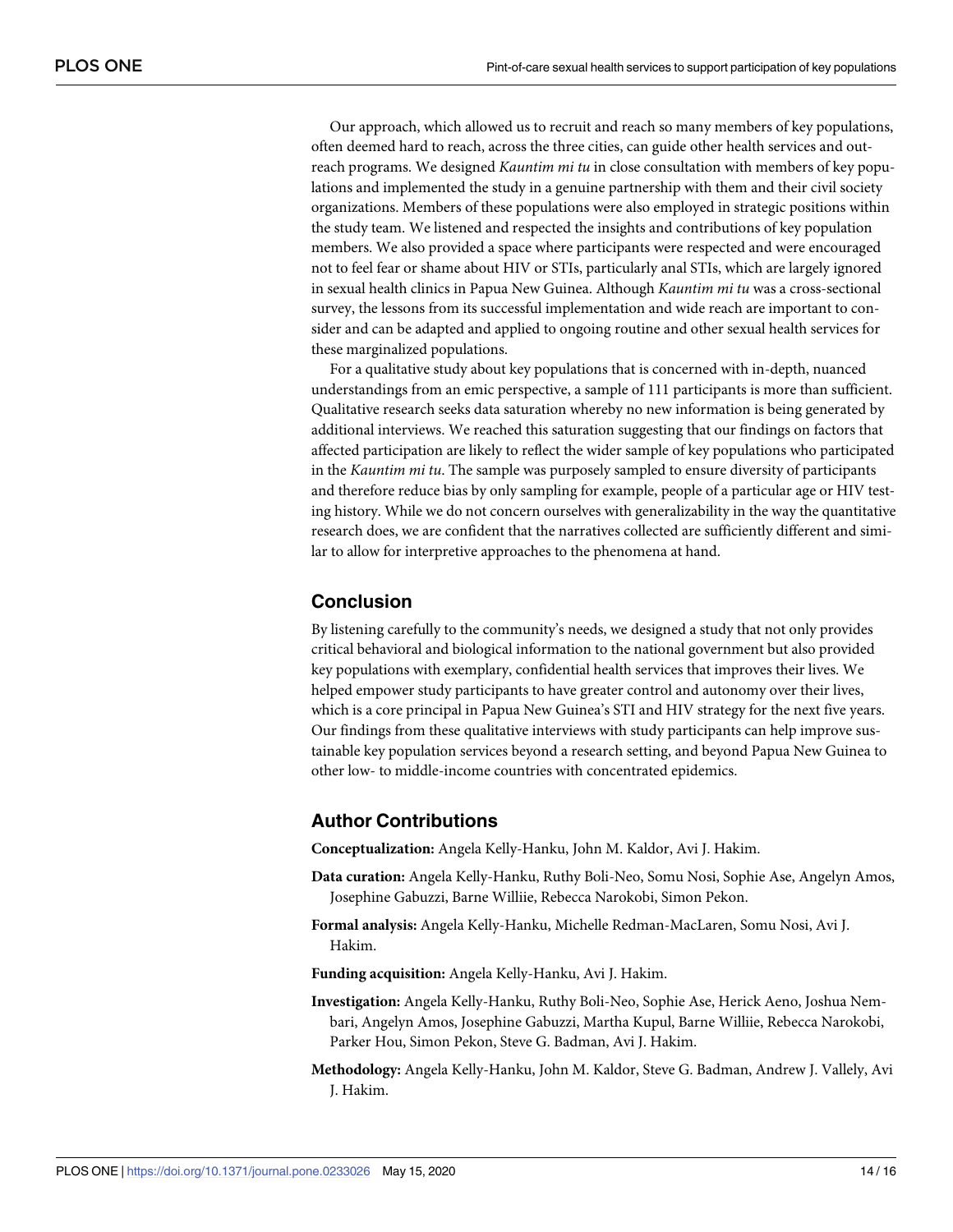<span id="page-14-0"></span>**Project administration:** Angela Kelly-Hanku, Angelyn Amos, Andrew J. Vallely, Avi J. Hakim.

**Resources:** Angela Kelly-Hanku, Steve G. Badman, Andrew J. Vallely.

**Supervision:** Angela Kelly-Hanku, Ruthy Boli-Neo, Angelyn Amos, Josephine Gabuzzi, Martha Kupul, Barne Williie, Simon Pekon, Steve G. Badman, Andrew J. Vallely, Avi J. Hakim.

**Validation:** Angela Kelly-Hanku, Avi J. Hakim.

- **Writing – original draft:** Angela Kelly-Hanku, Michelle Redman-MacLaren.
- **Writing – review & editing:** Angela Kelly-Hanku, Michelle Redman-MacLaren, Ruthy Boli-Neo, Somu Nosi, Sophie Ase, Herick Aeno, Joshua Nembari, Angelyn Amos, Josephine Gabuzzi, Martha Kupul, Barne Williie, Rebecca Narokobi, Parker Hou, Simon Pekon, John M. Kaldor, Steve G. Badman, Andrew J. Vallely, Avi J. Hakim.

#### **References**

- **[1](#page-1-0).** UNAIDS. HIV prevention among key populations 2016 [cited 2018 15th October]. Available from: [http://](http://www.unaids.org/en/resources/presscentre/featurestories/2016/november/20161121_keypops) [www.unaids.org/en/resources/presscentre/featurestories/2016/november/20161121\\_keypops.](http://www.unaids.org/en/resources/presscentre/featurestories/2016/november/20161121_keypops)
- **[2](#page-1-0).** UNAIDS. Miles to go—Closing gaps, breaking barriers, righting injustices. UNAIDS, editor. Geneva, Switzerland: UNAIDS; 2018.
- **[3](#page-1-0).** WHO. On the road to ending TB: HIghlights from the 30 highest TB burden countries. Geneva: World Health Organisation; 2016.
- **[4](#page-1-0).** WHO. Global tuberculosis report, 2017. Geneva: World Health Organization; 2017.
- **[5](#page-1-0).** Newsman L, Rowley J, Vander Hoorn S, al. e. Global estimates of the prevalence and incidence of four curable sexually transmitted infections in 2012 based on systematic review and global reporting. PLoS One. 2015; 10(12):e0143304. <https://doi.org/10.1371/journal.pone.0143304> PMID: [26646541](http://www.ncbi.nlm.nih.gov/pubmed/26646541)
- **[6](#page-1-0).** NACS. Papua New Guinea National STI & HIV Strategy 2018–2022. Port Moresby: National AIDS Council; 2018.
- **[7](#page-1-0).** Kelly-Hanku A, Willie B, Weikum D, A.,, Boli Neo R, Kupul M, Coy K, et al. Kauntim mi tu: Multi-Site Summary Report from the Key Population Integrated Bio-Behavioural Survey, Papua New Guinea. Goroka, Papua New Guinea: Papua New Guinea Institute of Medical Research and Kirby Institute, UNSW Sydney; 2018.
- **[8](#page-1-0).** Kelly-Hanku A, Amos-Kuman A, Badman SG, Weikum D, Boli Neo R, Hou P, et al. Factors associated with HIV and syphilis infection among female sex workers in three cities in Papua New Guinea–findings from Kauntim mi tu, a biobehavioral survey. Sexual Health. In press.
- **[9](#page-1-0).** Hakim AJ, Coy K, Badman SG, Willie B, Narokobi R, Gabuzzi J, et al. One size does not fit all: HIV prevalence and correlates of risk for men who have sex with men, transgender women in multiple cities in Papua New Guinea. BMC Public Health. 2019; 19. <https://doi.org/10.1186/s12889-019-6942-7> PMID: [31117978](http://www.ncbi.nlm.nih.gov/pubmed/31117978)
- **[10](#page-1-0).** Hakim AJ, Baedman SG, Weikum D, Amos-Kuma A, Willie B, Narokobi R, et al. The epidemiology of HIV and prevention needs of men who have sex with men in Abidjan, Cote d'Ivoire. Sexually Tramsitted Infections. In Press.
- **[11](#page-1-0).** Heckathorn DD. Respondent-driven sampling: A new approach to the study of hidden populations. Social Problems. 1997; 44(2):174–99.
- **[12](#page-1-0).** Hakim AJ, Aho J, Semde G, Diarrassouba M, Ehoussou K, Vuylsteke B, et al. The epidemiology of HIV and prevention needs of men who have sex with men in Abidjan, Cote d'Ivoire. PLoS One. 2015; 10  $(4):1-13.$
- **13.** Hladik W, Baughan AL, Serwadda D, Tappero JW, Kwezi R, Nakato ND, et al. Burden and characteristics of HIV infection among female sex workers in Kampala, Uganda—a respondent driven sampling survey. BMC Public Health. 2017; 17(565).
- **[14](#page-1-0).** Lahuerta M, Patnaik P, Ballo T, Telly N, N'dir A, Knox J, et al. HIV Prevalence and Related Risk Factors in Men who Have Sex with Men in Bamako, Mali: Findings from the first survey using respondent-driven sampling. AIDS and Behavior. 2017; 22(7):2079–88.
- **[15](#page-2-0).** Kelly-Hanku A, Amos-Kuman A, Badman SG, Weikum D, Boli Neo R, Hou P, et al. Kauntim mi tu–Port Moresby: Key findings from the Key Population Integrated Bio-Behavioural Survey, Port Moresby,